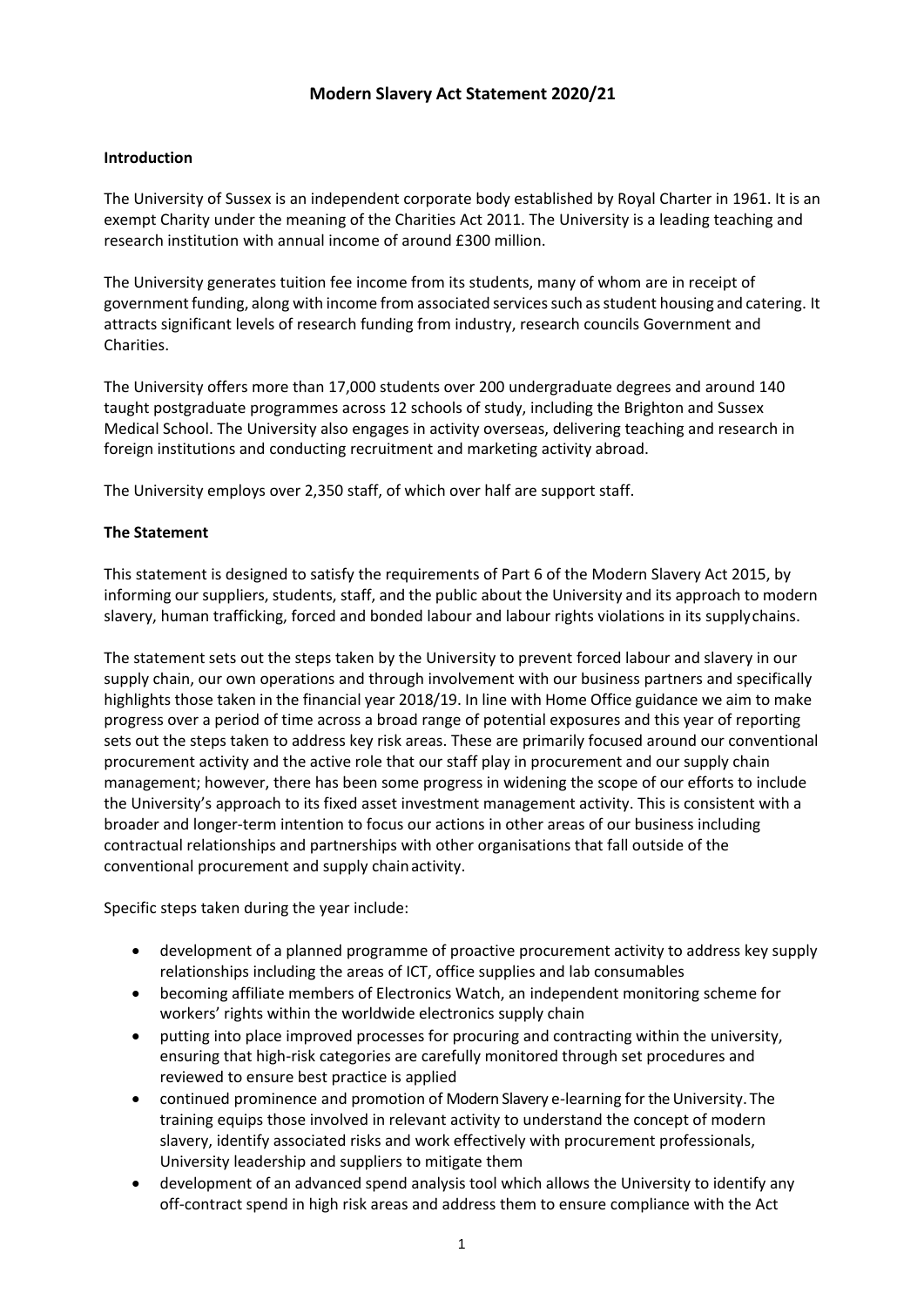- ongoing enhancement and use of a Supplier Relationship Management (SRM) tool. This tool enables Suppliers to self-register their details and requires that they confirm their understanding of, and commitment to the Act before being able to work with the University
- continued membership of a Sussex wide network of procurement professionals, in collaboration with Sussex Police and expressly designed to focus on sharing best practice, learning and understanding of Modern Slavery and the supply chain
- publication of a revised Procurement and Purchasing Policy for 2020 and associated e-learning and guidance that makes our processes and requirements clear to those involved in purchasing on behalf of the University. This addresses the Act explicitly and ensures that our processes mitigate against associated risks
- review of the University's Financial Regulations, including increased governance and control of contractual activity.

The University's supply chains mainly fall under four categories, which are:

- science, Technical, Engineering and Medical Goods and Services
- professional Services
- ICT Equipment and Services
- estates Goods, Services and Works.

The principal areas which carry material risks are office supplies, laboratory consumables, ICT and AV equipment and some estates services, such as cleaning and security services. The majority of these items are purchased under the Southern Universities Procurement Consortium (SUPC) who fully support the Act. Their statement and further information on how they ensure compliance with the Act can be found via the link below:

## <http://www.supc.ac.uk/images/documents/SUPCStatementonModernSlavery.pdf>

Many of the SUPC suppliers in these higher-risk areas will be asked to commit to the Base Code of the Ethical Trading Initiative (ETI) and SUPC work to persuade all suppliers in these categories to support these initiatives. The ETI Base Code is founded on the conventions of the International Labour Organisation (ILO) and is an internationally recognised code of labour practice, requiring that:

- employment is freely chosen
- freedom of association and the right to collective bargaining arerespected
- working conditions are safe and hygienic
- child labour shall not be used
- living wages are paid
- working hours are not excessive
- no discrimination is practiced
- regular employment is provided and
- no harsh or inhumane treatment is allowed.

These principles are underpinned by the University's contractual terms. Our terms and conditions are designed to be used for all companies with whom we contract and stipulate that the same terms apply to all parts of their associated supply chains. Wherever possible the University ensures that our terms and conditions are used but in instances where a supplier's terms are used, the University will conduct a full review to ensure that these principles are adhered to in full. For instances where terms are agreed with any foreign government or institution with whom the University contracts abroad, it will be ensured that equivalent terms exist within the contract. This process is defined in the University's Purchasing Policy which can be found on the University's Procurement web pages via the link below:

<http://www.sussex.ac.uk/finance/how/purchasing>